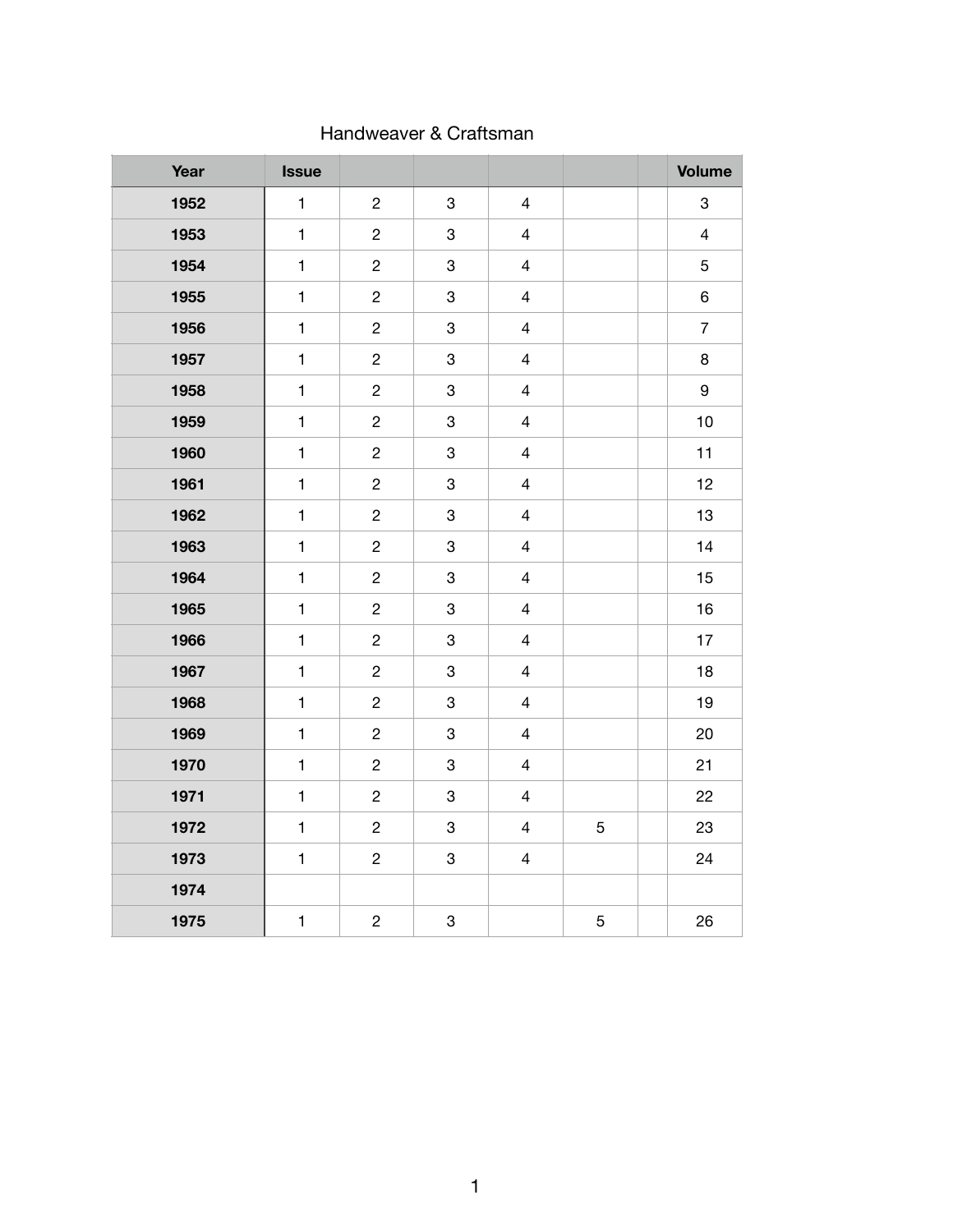#### Handwoven

| Year | <b>Issue</b> |     |     |             |     |
|------|--------------|-----|-----|-------------|-----|
| 1979 |              |     |     | $\mathsf F$ |     |
| 1980 |              |     |     | F           |     |
| 1981 |              | M   | M   | S           | N   |
| 1982 | J            | Μ   | M   | S           | N/D |
| 1983 | J/F          |     | Su  | S/O         | N/D |
| 1984 | J/F          | M/A | Su  | S/O         | N/D |
| 1985 | J/F          | M/A | Su  | S/O         | N/D |
| 1986 | J/F          |     |     | S/O         |     |
| 1987 | J/F          | M/A | M/J | S/O         | N/D |
| 1988 | J/F          | M/A |     | S/O         | N/D |
| 1989 | J/F          | M/A | M/J | S/O         | N/D |
| 1990 | J/F          | M/A | M/J | S/O         |     |
| 1991 | J/F          | M/A | M/J | S/O         | N/D |
| 1992 | J/F          | M/A | M/J | S/O         | N/D |
| 1993 | J/F          | M/A | M/J | S/O         | N/D |
| 1994 | J/F          | M/A | M/J | S/O         | N/D |
| 1995 | J/F          | M/A | M/J | S/O         | N/D |
| 1996 | J/F          | M/A | M/J | S/O         | N/D |
| 1997 |              | M/A | M/J | S/O         | N/D |
| 1998 | J/F          | M/A |     | S/O         | N/D |
| 1999 | J/F          |     | M/J | S/O         | N/D |
| 2000 | J/F          | M/A | M/J | S/O         | N/D |
| 2001 | J/F          | M/A | M/J | S/O         | N/D |
| 2002 | J/F          | M/A | M/J | S/O         | N/D |
| 2003 | J/F          | M/A | M/J | S/O         | N/D |
| 2004 | J/F          | M/A | M/J | S/O         | N/D |
| 2005 | J/F          | M/A | M/J | S/O         | N/D |
| 2006 | J/F          | M/A | M/J | S/O         | N/D |
| 2007 | J/F          | M/A | M/J | S/O         | N/D |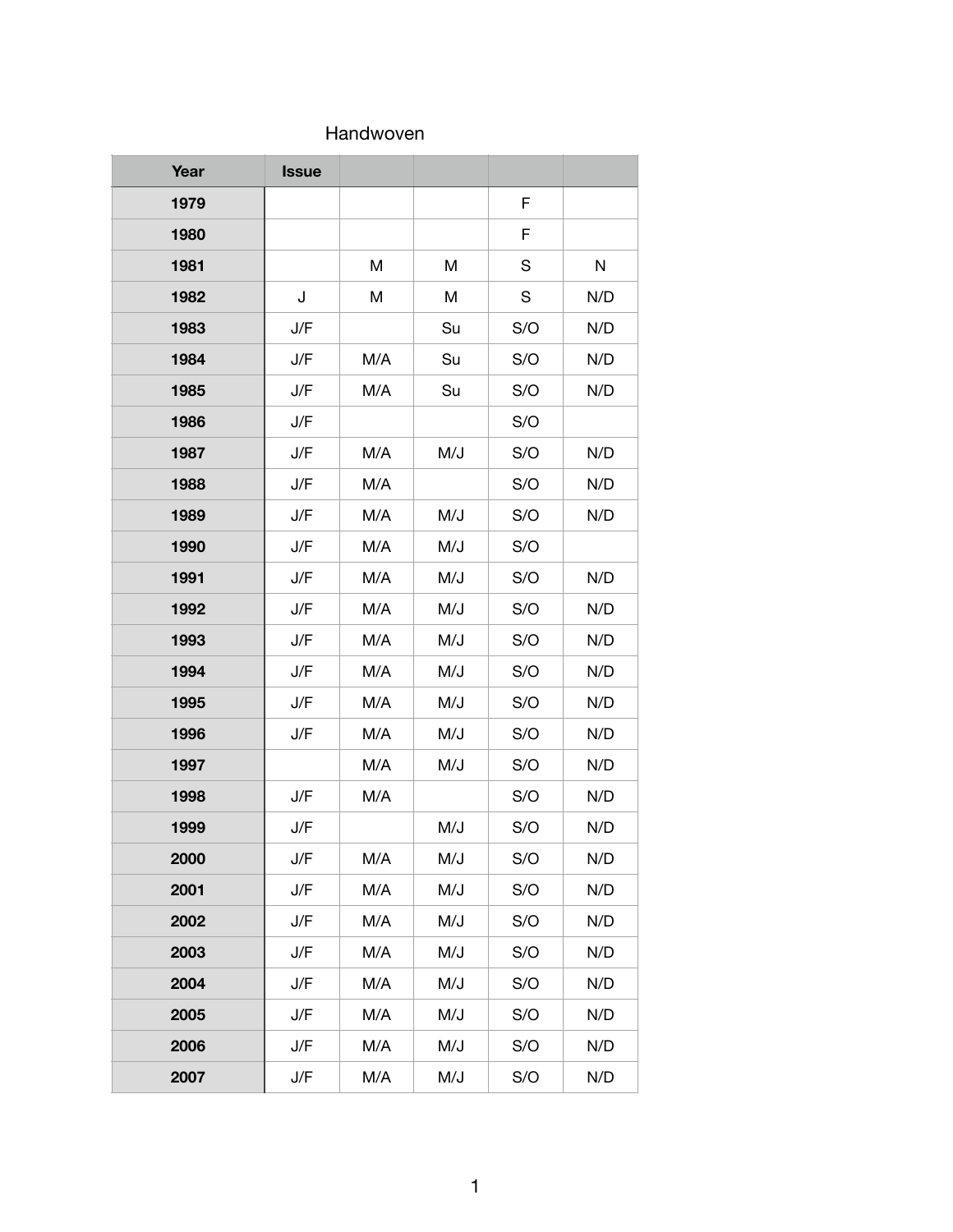| Year | <b>Issue</b> |     |     |     |     |
|------|--------------|-----|-----|-----|-----|
| 2008 | J/F          | M/A | M/J | S/O | N/D |
| 2009 | J/F          | M/A | M/J | S/O | N/D |
| 2010 | J/F          | M/A | M/J | S/O | N/D |
| 2011 | J/F          | M/A | M/J | S/O | N/D |
| 2012 | J/F          | M/A | M/J | S/O | N/D |
| 2013 | J/F          | M/A | M/J | S/O | N/D |
| 2014 | J/F          | M/A | M/J | S/O | N/D |
| 2015 | J/F          | M/A |     | S/O | N/D |
| 2016 | J/F          | M/A | M/J | S/O | N/D |
| 2017 | J/F          | M/A | M/J | S/O | N/D |
| 2018 | J/F          | M/A | M/J | S/O |     |
|      |              |     |     |     |     |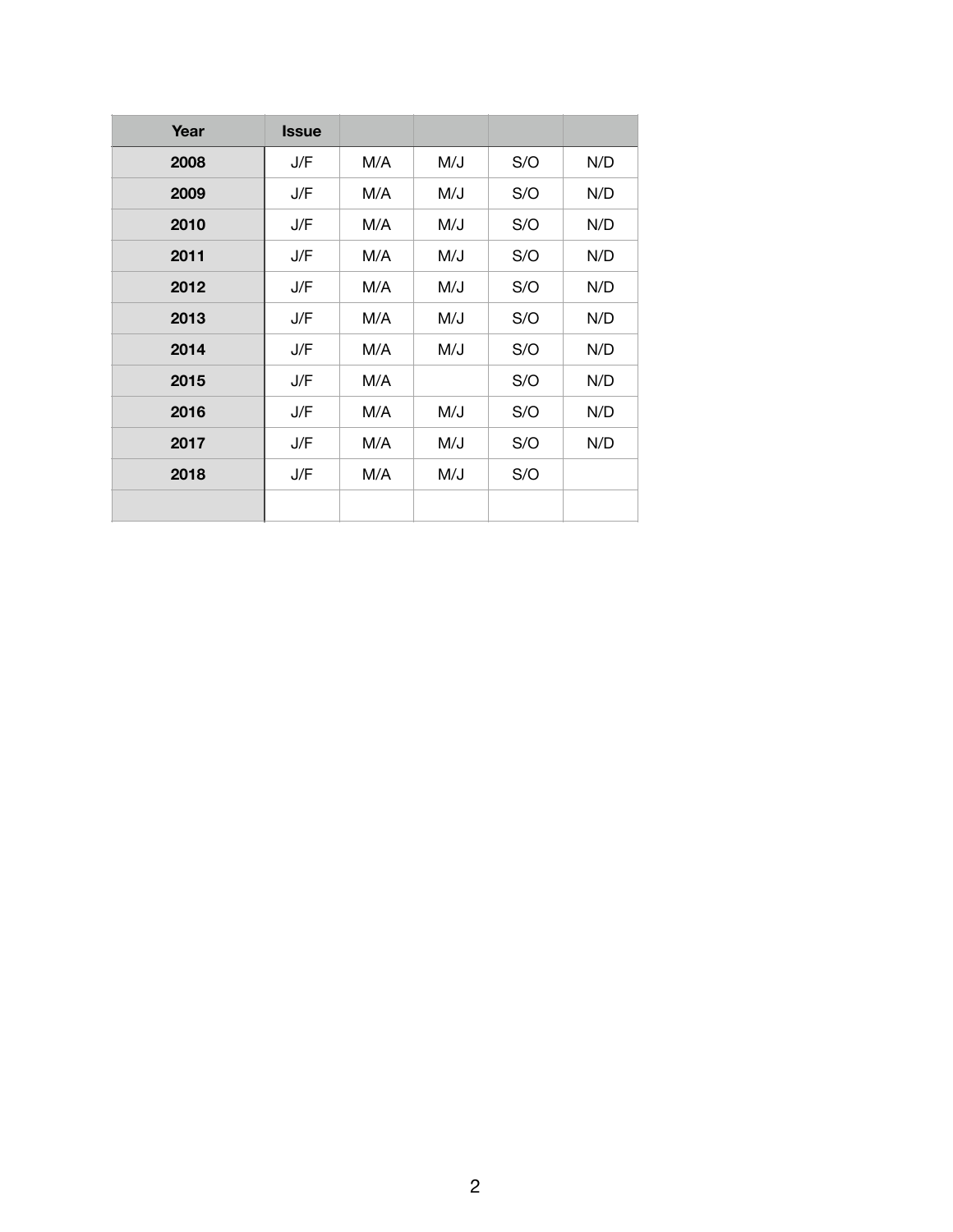#### Interweave

| Year | <b>Issue</b> |    |   |   |
|------|--------------|----|---|---|
| 1978 |              |    |   | W |
| 1979 | Sp           | Su | F | W |
| 1980 | Sp           | Su | F | W |
|      |              |    |   |   |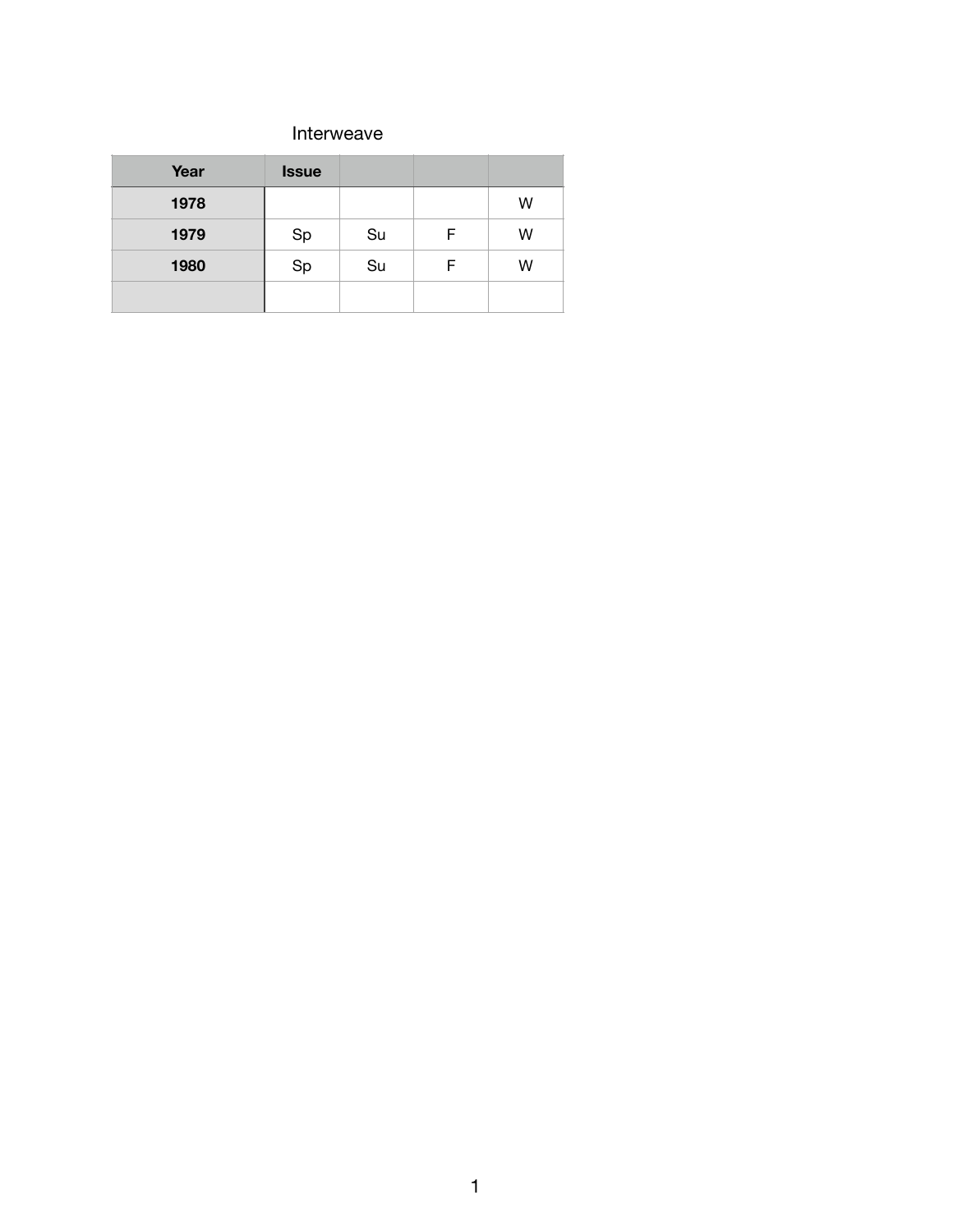#### Loom Music

| Year | <b>Issue</b> |                         |                           |                          |                |         |                  |         |                  |                 |    |    |
|------|--------------|-------------------------|---------------------------|--------------------------|----------------|---------|------------------|---------|------------------|-----------------|----|----|
| 1944 | $\mathbf{1}$ | $\overline{2}$          | $\mathbf{3}$              | $\overline{4}$           | $\overline{5}$ | 6       | $\overline{7}$   | 8       | $\boldsymbol{9}$ | 10              | 11 | 12 |
| 1945 | $\mathbf{1}$ | $\mathbf{2}$            | 3                         | $\overline{4}$           | 5              | 6       | $\overline{7}$   | $\bf8$  | 9                | 10              | 11 | 12 |
| 1946 | $\mathbf{1}$ | $\mathbf{2}$            | $\ensuremath{\mathsf{3}}$ | $\overline{4}$           | $\sqrt{5}$     | 6       | $\overline{7}$   | $\bf 8$ | $\boldsymbol{9}$ | 10              | 11 | 12 |
| 1947 | $\mathbf{1}$ | $\mathbf{2}$            | $\ensuremath{\mathsf{3}}$ | $\overline{4}$           | $\sqrt{5}$     | 6       | $\overline{7}$   | $\bf8$  | $\boldsymbol{9}$ | $10$            | 11 | 12 |
| 1948 | $\mathbf{1}$ | $\mathbf{2}$            | 3                         | $\overline{4}$           | 5              | 6       | $\overline{7}$   | $\bf8$  | $\boldsymbol{9}$ | 10              | 11 | 12 |
| 1949 | $\mathbf{1}$ | $\overline{c}$          | $\ensuremath{\mathsf{3}}$ | $\overline{4}$           | $\sqrt{5}$     | 6       | $\overline{7}$   | $\bf 8$ | $\boldsymbol{9}$ | 10              | 11 | 12 |
| 1950 | $\mathbf{1}$ | $\mathbf{2}$            | $\ensuremath{\mathsf{3}}$ | $\overline{4}$           | $\sqrt{5}$     | 6       | $\overline{7}$   | $\bf8$  | $\boldsymbol{9}$ | $10$            | 11 | 12 |
| 1951 | $\mathbf{1}$ | $\overline{\mathbf{c}}$ | $\ensuremath{\mathsf{3}}$ | $\overline{4}$           | $\sqrt{5}$     | 6       | $\overline{7}$   | $\bf8$  | $9\,$            | 10              | 11 | 12 |
| 1952 | $\mathbf{1}$ | $\overline{c}$          | $\ensuremath{\mathsf{3}}$ | $\overline{4}$           | $\sqrt{5}$     | 6       | $\overline{7}$   | $\bf 8$ | $\boldsymbol{9}$ | 10              | 11 | 12 |
| 1953 | $\mathbf{1}$ | $\mathbf{2}$            | $\ensuremath{\mathsf{3}}$ | $\overline{4}$           | $\sqrt{5}$     | 6       | $\overline{7}$   | $\bf 8$ | 9                | 10              | 11 | 12 |
| 1954 | $\mathbf{1}$ | $\overline{c}$          | $\ensuremath{\mathsf{3}}$ | $\overline{4}$           | $\sqrt{5}$     | 6       | $\overline{7}$   | $\bf8$  | $9\,$            | 10              | 11 | 12 |
| 1955 | $\mathbf{1}$ | $\mathbf{c}$            | $\ensuremath{\mathsf{3}}$ | $\overline{\mathcal{A}}$ | $\sqrt{5}$     | 6       | $\boldsymbol{7}$ | $\bf8$  | $\boldsymbol{9}$ | 10              | 11 | 12 |
| 1956 | $\mathbf{1}$ | $\mathbf{2}$            | $\ensuremath{\mathsf{3}}$ | $\overline{4}$           | $\sqrt{5}$     | 6       | $\overline{7}$   | $\bf 8$ | 9                | 10              | 11 | 12 |
| 1957 | $\mathbf{1}$ | $\mathbf{2}$            | 3                         | 4                        | $\sqrt{5}$     | 6       | $\overline{7}$   | $\bf8$  | $\boldsymbol{9}$ | 10              | 11 | 12 |
| 1958 | $\mathbf{1}$ | $\overline{c}$          | $\ensuremath{\mathsf{3}}$ | $\overline{4}$           | 5              | 6       | $\boldsymbol{7}$ | $\bf8$  | $\boldsymbol{9}$ | 10              | 11 | 12 |
| 1959 | $\mathbf{1}$ | $\mathbf{2}$            | $\ensuremath{\mathsf{3}}$ | $\overline{\mathcal{A}}$ | $\sqrt{5}$     | 6       | $\overline{7}$   | $\bf8$  | 9                | $10$            | 11 | 12 |
| 1960 | $\mathbf{1}$ | $\mathbf{2}$            | $\ensuremath{\mathsf{3}}$ | $\overline{4}$           | $\mathbf 5$    | 6       | $\boldsymbol{7}$ | $\bf8$  | $9\,$            | 10              | 11 | 12 |
| 1961 | $\mathbf{1}$ | $\overline{c}$          | $\ensuremath{\mathsf{3}}$ | $\overline{4}$           | 5              | 6       | $\boldsymbol{7}$ | $\bf8$  | $\boldsymbol{9}$ | 10              | 11 | 12 |
| 1962 | $\mathbf{1}$ | $\overline{c}$          | $\ensuremath{\mathsf{3}}$ | $\overline{4}$           | 5              | 6       | $\overline{7}$   | $\bf8$  | $\boldsymbol{9}$ | 10              | 11 | 12 |
| 1963 | $\mathbf{1}$ | $\mathbf{2}$            | $\ensuremath{\mathsf{3}}$ | $\overline{4}$           | $\sqrt{5}$     | 6       | $\overline{7}$   | $\bf8$  | $9\,$            | 10              | 11 | 12 |
| 1964 | $\mathbf{1}$ | $\overline{c}$          | 3                         | $\overline{4}$           | $\overline{5}$ | 6       | $\overline{7}$   | $\bf 8$ | $\boldsymbol{9}$ | 10              | 11 | 12 |
| 1965 | $\mathbf{1}$ | $\overline{2}$          | $\mathbf{3}$              | $\overline{4}$           | 5 <sup>5</sup> | $\,6\,$ | $\overline{7}$   | 8       | 9                | 10 <sub>1</sub> | 11 | 12 |
|      |              |                         |                           |                          |                |         |                  |         |                  |                 |    |    |
|      |              |                         |                           |                          |                |         |                  |         |                  |                 |    |    |
|      |              |                         |                           |                          |                |         |                  |         |                  |                 |    |    |
|      |              |                         |                           |                          |                |         |                  |         |                  |                 |    |    |
|      |              |                         |                           |                          |                |         |                  |         |                  |                 |    |    |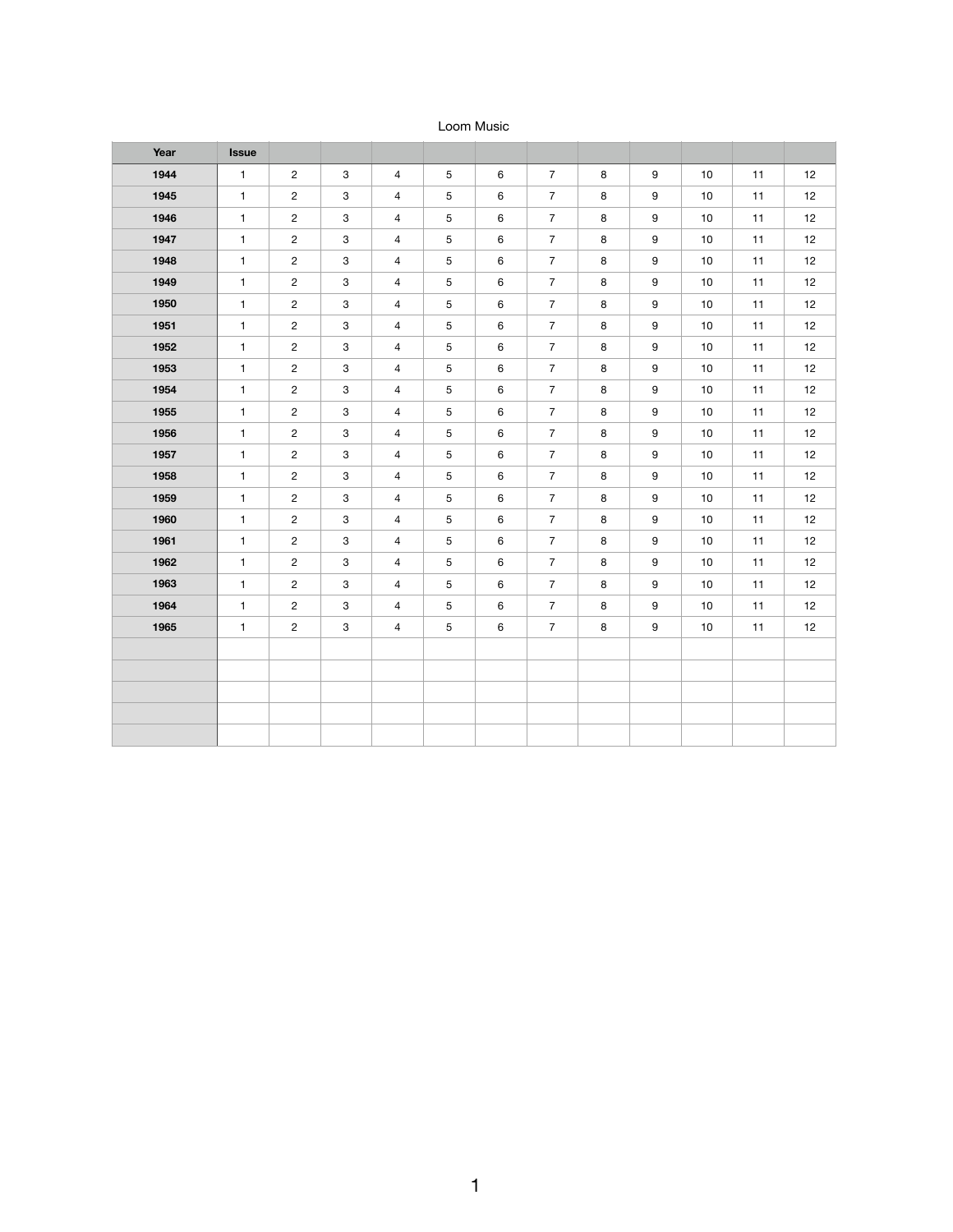### LoomCraft

| Year | <b>Issue</b> |    |   |   |
|------|--------------|----|---|---|
| 1973 | Sp           | Su | F | W |
| 1974 | Sp           | Su | F | W |
| 1975 | Sp           | Su | F | W |
|      |              |    |   |   |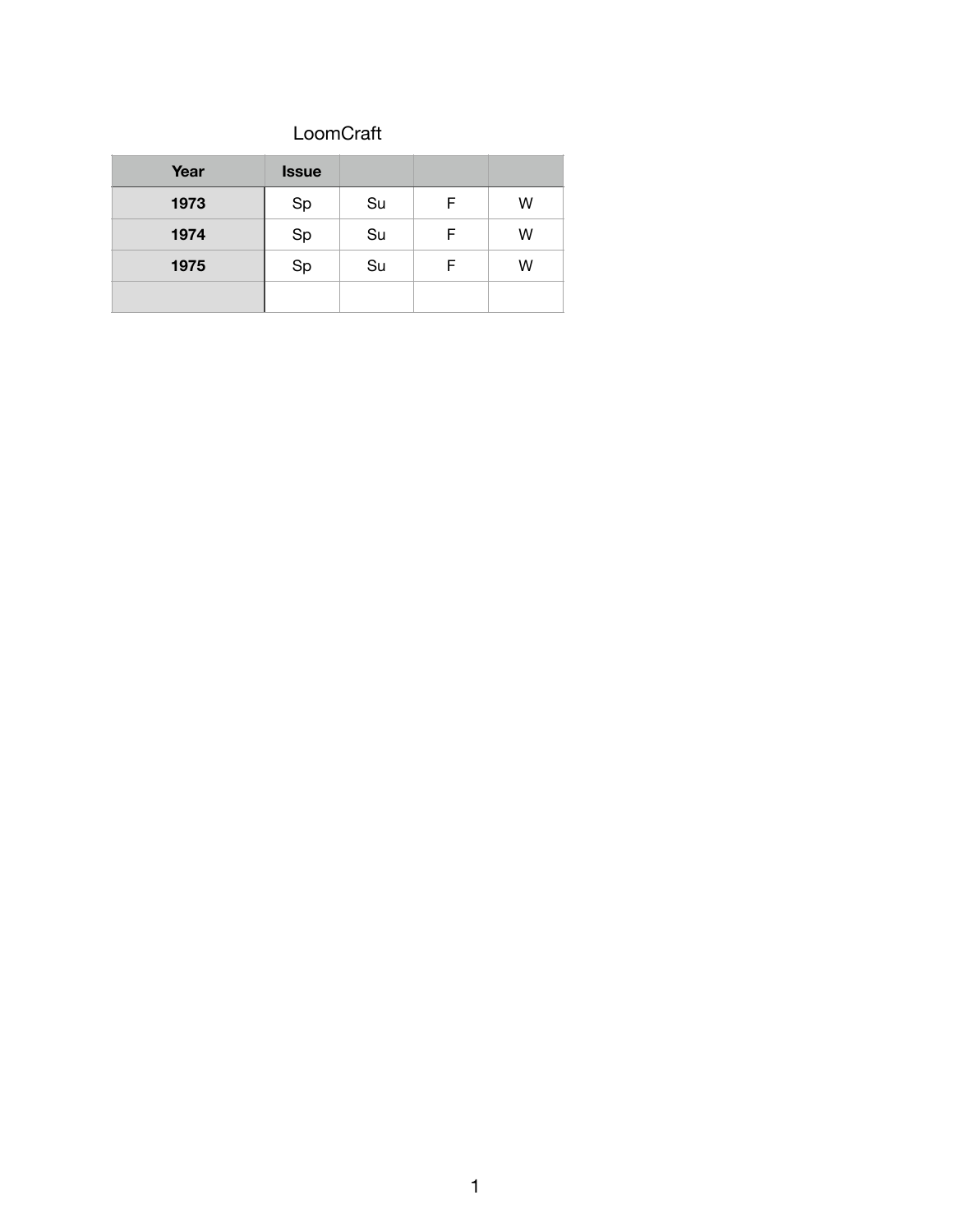# Practical Weaving Suggestions

| Year | <b>Issues</b> |                         |   |                          |
|------|---------------|-------------------------|---|--------------------------|
| 1956 |               |                         |   | $\overline{\mathbf{4}}$  |
| 1957 |               |                         | 3 |                          |
| 1958 | $\mathbf{1}$  | $\overline{\mathbf{c}}$ | 3 | $\overline{\mathcal{A}}$ |
| 1959 | $\mathbf{1}$  | $\overline{c}$          | 3 | $\overline{\mathbf{4}}$  |
| 1960 | $\mathbf{1}$  | $\overline{\mathbf{c}}$ | 3 | $\overline{\mathbf{4}}$  |
| 1961 | $\mathbf{1}$  | $\overline{c}$          | 3 | $\overline{\mathbf{4}}$  |
| 1962 | $\mathbf{1}$  | $\overline{c}$          | 3 | $\overline{\mathbf{4}}$  |
| 1963 | $\mathbf{1}$  | $\overline{c}$          | 3 | $\overline{\mathbf{4}}$  |
| 1964 | $\mathbf{1}$  | $\overline{c}$          | 3 | $\overline{\mathbf{4}}$  |
| 1965 | $\mathbf{1}$  | $\overline{c}$          | 3 | $\overline{\mathbf{4}}$  |
| 1966 | $\mathbf{1}$  | $\overline{\mathbf{c}}$ | 3 |                          |
| 1967 |               | $\overline{\mathbf{c}}$ | 3 | $\overline{\mathcal{L}}$ |
| 1968 | $\mathbf{1}$  | $\overline{c}$          | 3 | $\overline{\mathbf{4}}$  |
| 1969 | $\mathbf{1}$  | $\overline{\mathbf{c}}$ |   | $\overline{\mathbf{4}}$  |
| 1970 |               |                         | 3 |                          |
| 1971 | $\mathbf{1}$  | $\overline{\mathbf{c}}$ | 3 | $\overline{\mathbf{4}}$  |
|      |               |                         |   |                          |
| 1977 | $\mathbf{1}$  | $\overline{\mathbf{c}}$ | 3 |                          |
|      |               |                         |   |                          |
| 1979 | $\mathbf{1}$  | $\overline{\mathbf{c}}$ | 3 | $\overline{\mathcal{A}}$ |
| 1980 | $\mathbf{1}$  | $\overline{c}$          |   | $\overline{\mathbf{4}}$  |
| 1981 | $\mathbf{1}$  | $\overline{c}$          |   |                          |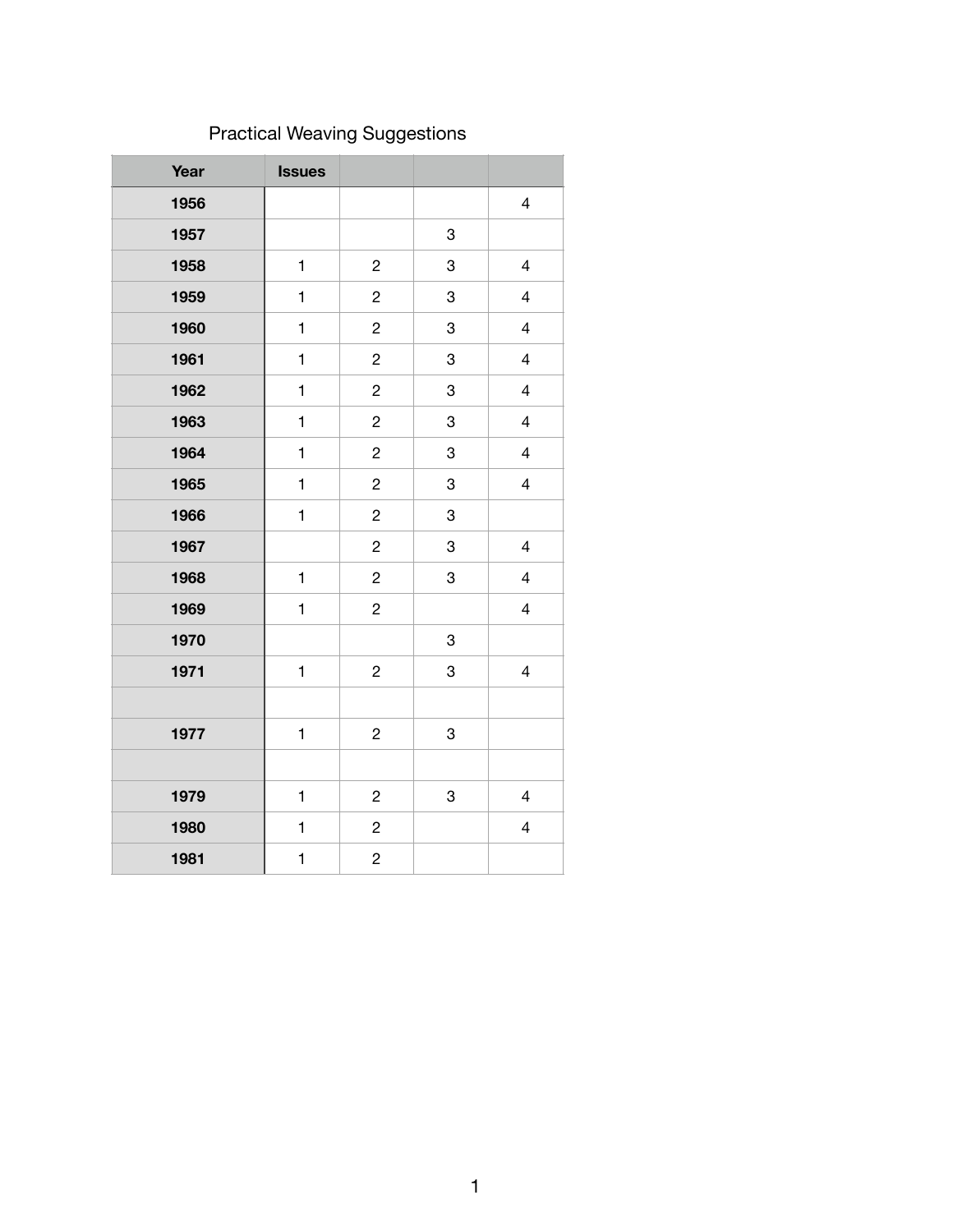## Prairie Wool Companion

| Year | <b>Issue</b> |              |    |   |
|------|--------------|--------------|----|---|
| 1981 |              |              |    |   |
| 1982 |              | $\mathbf{2}$ | 3  |   |
| 1983 | 4            | 5            | 6  | 7 |
| 1984 |              |              | 10 |   |
| 1985 | 11           |              |    |   |
| 1986 | 12           | 13           |    |   |
|      |              |              |    |   |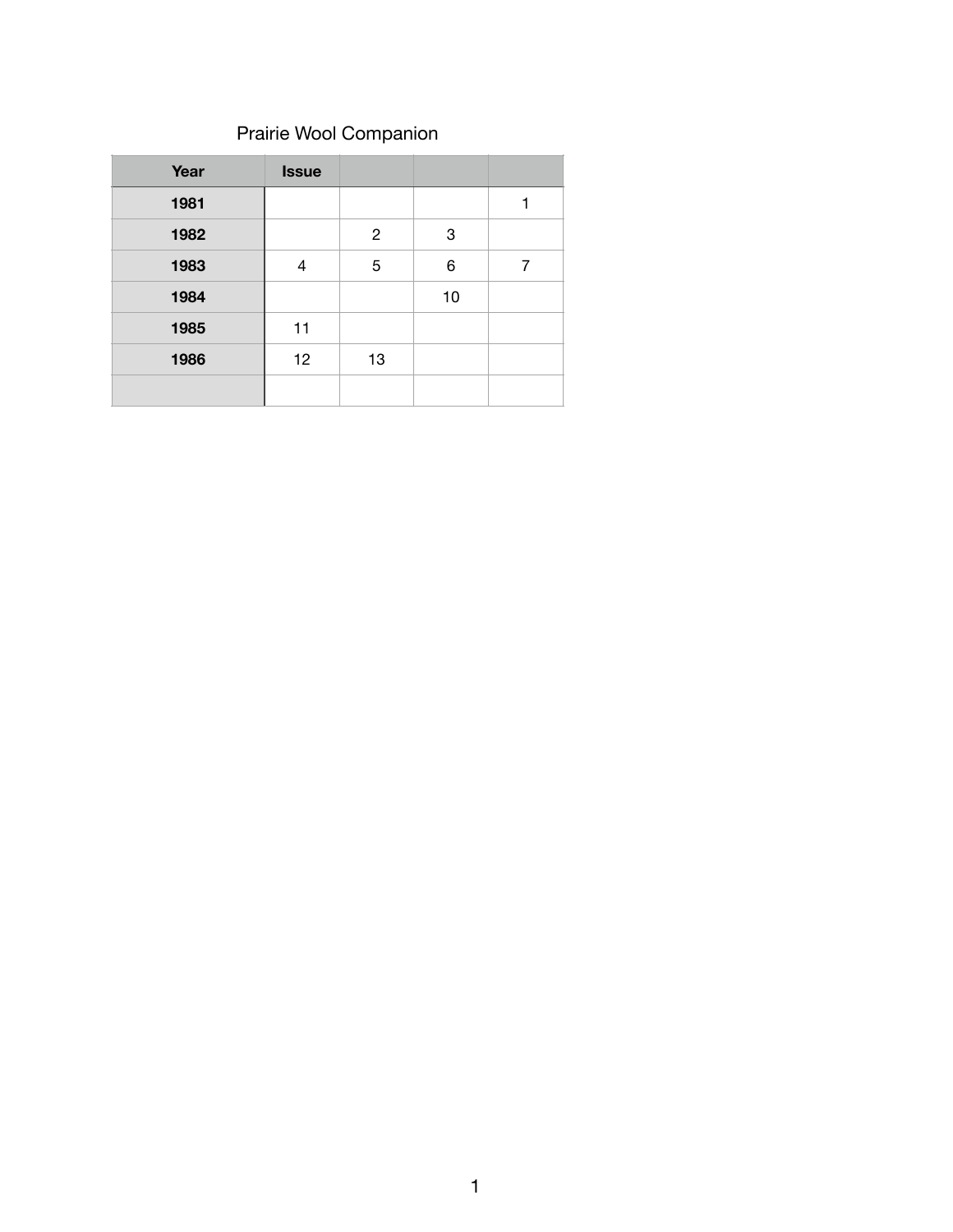| Year | <b>Issue</b> | (Month) |                  |    |  |
|------|--------------|---------|------------------|----|--|
| 1958 | 3            |         |                  |    |  |
| 1959 |              |         |                  |    |  |
| 1960 |              | 6       |                  |    |  |
| 1961 |              |         |                  |    |  |
| 1962 |              |         | $\boldsymbol{9}$ | 12 |  |
| 1963 | 3            | 6       | $\boldsymbol{9}$ | 12 |  |
| 1964 | 3            |         | $\boldsymbol{9}$ | 12 |  |
| 1965 | 3            | 6       | $\boldsymbol{9}$ | 12 |  |
| 1966 | 3            | 6       | 9                | 12 |  |
| 1967 | 3            | $\,6\,$ | $\boldsymbol{9}$ | 12 |  |
| 1968 | 3            | 6       | 9                | 12 |  |
| 1969 | 3            | 6       | $\boldsymbol{9}$ | 12 |  |
| 1970 | 3            | 6       |                  |    |  |
|      |              |         |                  |    |  |

# Quarterly Journal of the Guilds of Weavers, Spinners & Dyers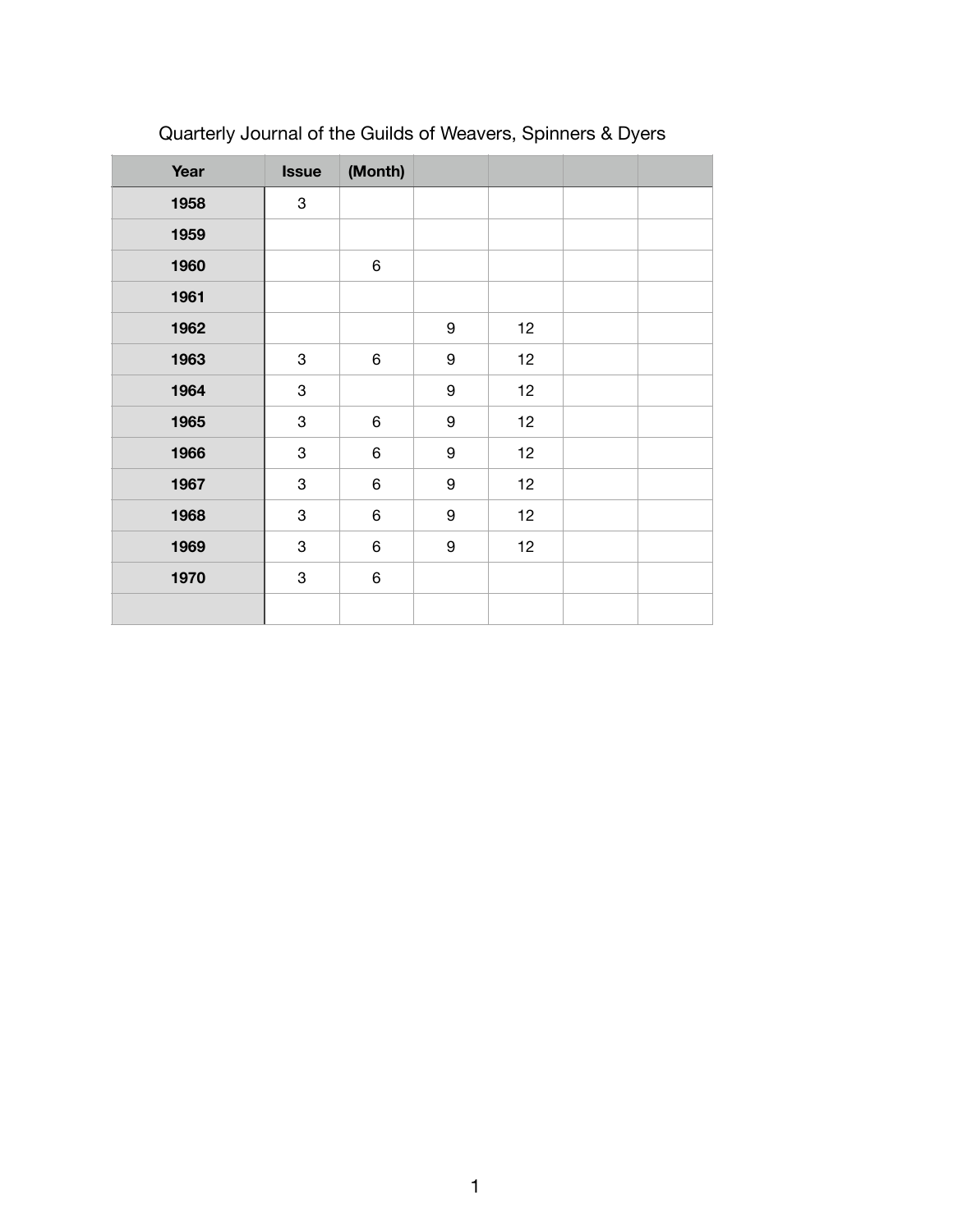## Shuttle, Spindle & Dyepot

| Year | <b>Issue</b>            |    |   |              |
|------|-------------------------|----|---|--------------|
| 1969 |                         |    |   | $\mathbf 1$  |
| 1970 | $\overline{c}$          | 3  | 4 | 1            |
| 1971 | $\mathbf{2}$            | 3  | 4 | $\mathbf{1}$ |
| 1972 | $\overline{\mathbf{c}}$ | 3  | 4 | 1            |
| 1973 | $\overline{c}$          |    |   |              |
| 1974 | Sp                      |    | F | W            |
| 1975 | Sp                      | Su | F | W            |
| 1976 | Sp                      |    |   | W            |
| 1977 |                         |    | F |              |
| 1978 |                         | Su | F | W            |
| 1979 | Sp                      | Su | F | W            |
| 1980 | Sp                      | Su | F | W            |
| 1981 | Sp                      | Su | F | W            |
| 1982 | Sp                      | Su | F | W            |
| 1983 | Sp                      | Su | F | W            |
| 1984 | Sp                      | Su | F | W            |
| 1985 | Sp                      | Su | F | W            |
| 1986 | Sp                      | Su | F | W            |
| 1987 | Sp                      | Su | F | W            |
| 1988 | Sp                      | Su | F | W            |
| 1989 | Sp                      | Su | F | W            |
| 1990 | Sp                      | Su | F | W            |
| 1991 | Sp                      | Su | F | W            |
| 1992 | Sp                      | Su | F | W            |
| 1993 | Sp                      | Su | F | W            |
| 1994 | Sp                      | Su | F | W            |
| 1995 | Sp                      | Su | F | W            |
| 1996 | Sp                      | Su | F | W            |
| 1997 | Sp                      | Su | F | W            |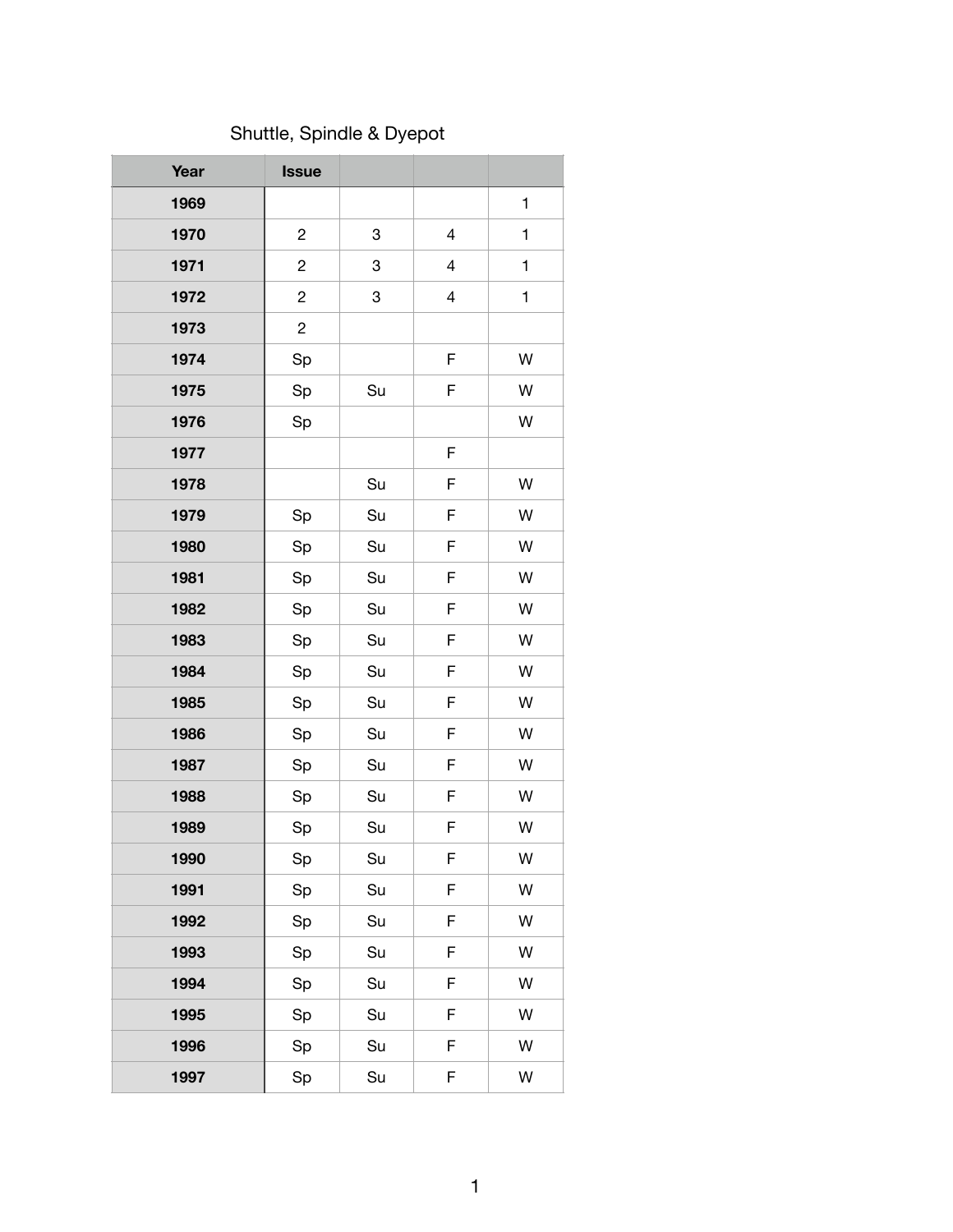| Year  | <b>Issue</b> |    |   |   |
|-------|--------------|----|---|---|
| 1998  | Sp           | Su | F | W |
| 1999  | Sp           | Su | F |   |
| $***$ |              |    |   |   |
| 2004  |              |    |   | W |
| 2005  |              |    | F |   |
| 2006  | Sp           | Su | F | W |
| 2007  | Sp           | Su | F | W |
| 2008  | Sp           | Su | F | W |
| 2009  | Sp           | Su | F | W |
| 2010  | Sp           | Su | F | W |
| 2011  | Sp           | Su | F |   |
| 2012  |              |    |   |   |
| 2013  |              |    |   | W |
| 2014  |              | Su |   |   |
|       |              |    |   |   |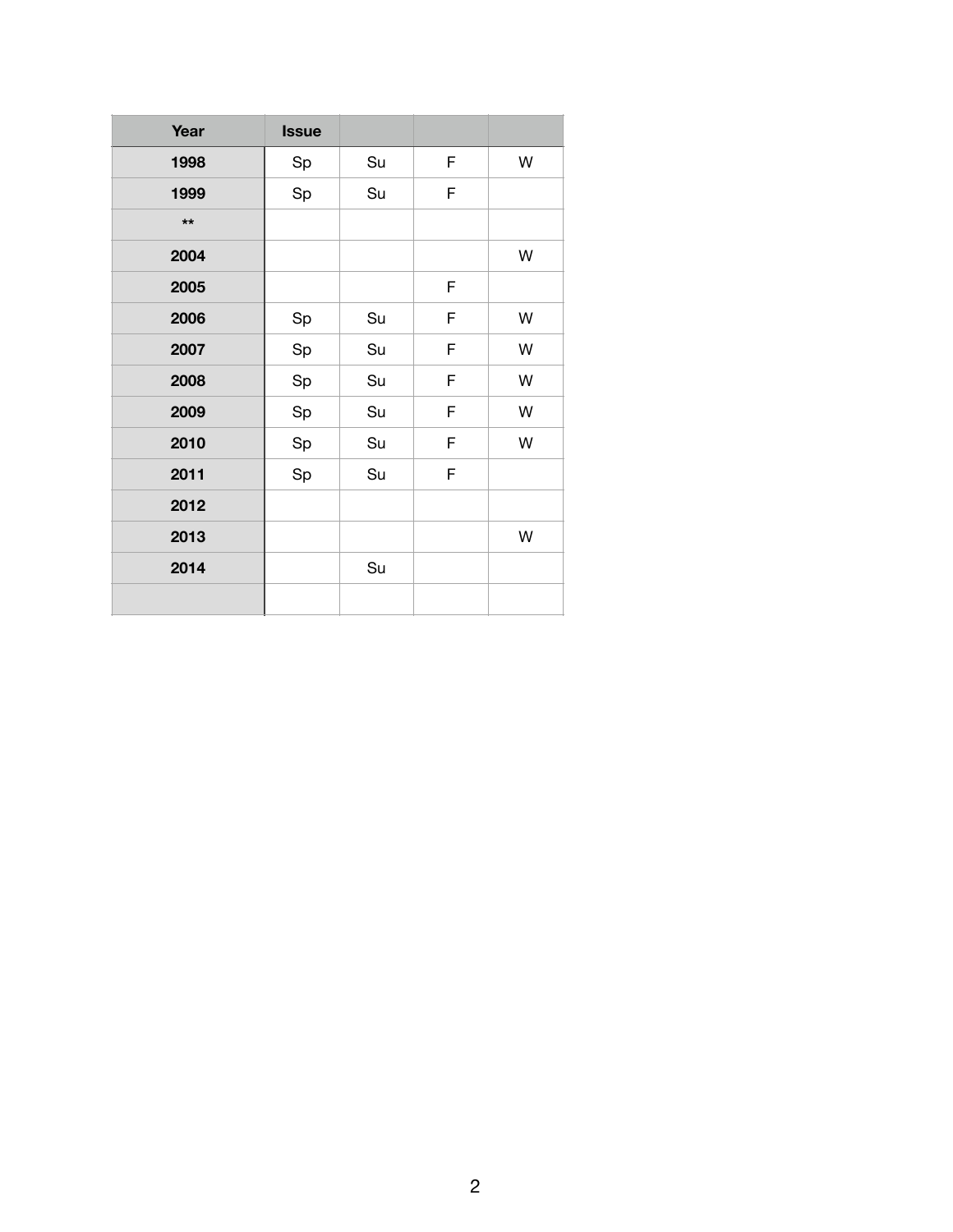#### Shuttle Craft

| Year | <b>Issue</b> |                |                           |                |             |         |                |         |                  |      |    |    |
|------|--------------|----------------|---------------------------|----------------|-------------|---------|----------------|---------|------------------|------|----|----|
| 1952 |              |                |                           | $\overline{4}$ |             |         | $\overline{7}$ |         |                  |      |    |    |
| 1953 |              |                | 3                         | $\overline{4}$ |             |         | $\overline{7}$ | 8       | 9                | 10   | 11 | 12 |
| 1954 | $\mathbf{1}$ | $\mathbf{2}$   | $\ensuremath{\mathsf{3}}$ | $\overline{4}$ | $\sqrt{5}$  |         | $\overline{7}$ | $\bf8$  |                  | 10   | 11 | 12 |
| 1955 | $\mathbf{1}$ | $\mathbf{2}$   | $\ensuremath{\mathsf{3}}$ | $\overline{4}$ | $\mathbf 5$ | $\,6\,$ | $\overline{7}$ | $\bf8$  | $\boldsymbol{9}$ | $10$ | 11 | 12 |
| 1956 | $\mathbf{1}$ | $\overline{c}$ | $\ensuremath{\mathsf{3}}$ | $\overline{4}$ | $\mathbf 5$ | $\,6\,$ | $\overline{7}$ | $\bf 8$ | $\boldsymbol{9}$ | $10$ | 11 | 12 |
| 1957 | $\mathbf{1}$ | $\overline{c}$ | $\,3$                     | $\overline{4}$ | $\sqrt{5}$  | $\,6\,$ |                |         |                  | $10$ | 11 |    |
| 1958 |              | $\overline{c}$ | $\mathfrak{S}$            | $\overline{4}$ |             | $\,6\,$ |                | $\bf8$  |                  | 10   | 11 | 12 |
| 1959 | $\mathbf{1}$ | $\mathbf{2}$   | $\mathbf 3$               | $\overline{4}$ | $\sqrt{5}$  | $\,6\,$ |                | $\bf 8$ |                  | $10$ | 11 | 12 |
| 1960 | $\mathbf{1}$ | $\sqrt{2}$     | $\ensuremath{\mathsf{3}}$ | $\overline{4}$ | $\sqrt{5}$  | $\,6\,$ |                |         | $\boldsymbol{9}$ | $10$ |    | 12 |
| 1961 |              |                | $\mathbf{3}$              |                |             |         |                |         | $\boldsymbol{9}$ |      |    | 12 |
| 1962 |              | $\overline{c}$ |                           |                |             |         |                |         | $\boldsymbol{9}$ |      |    | 12 |
| 1963 | $\mathbf{1}$ |                |                           |                |             |         |                |         | 9                |      |    | 12 |
| 1964 |              | $\sqrt{2}$     |                           |                |             |         |                |         | 9                |      |    | 12 |
| 1965 |              |                |                           |                |             | $\,6\,$ |                |         |                  | $10$ |    | 12 |
| 1966 |              |                |                           |                |             |         |                |         |                  | $10$ |    |    |
|      |              |                |                           |                |             |         |                |         |                  |      |    |    |
|      |              |                |                           |                |             |         |                |         |                  |      |    |    |
|      |              |                |                           |                |             |         |                |         |                  |      |    |    |
|      |              |                |                           |                |             |         |                |         |                  |      |    |    |
|      |              |                |                           |                |             |         |                |         |                  |      |    |    |
|      |              |                |                           |                |             |         |                |         |                  |      |    |    |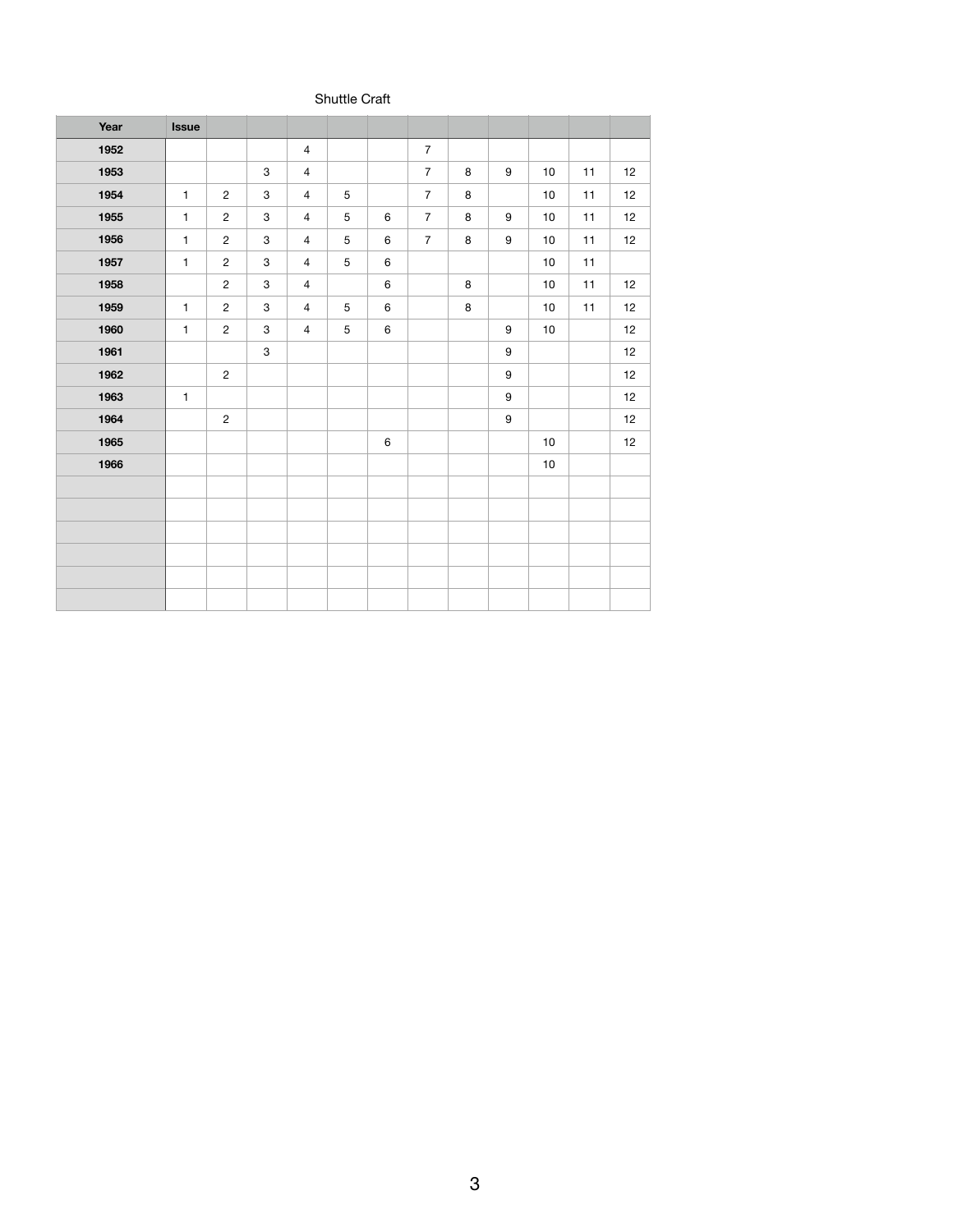| Year         | <b>Issue</b> | <b>Month</b>   |                           |                         |             |         |         |                  |      |    |      |
|--------------|--------------|----------------|---------------------------|-------------------------|-------------|---------|---------|------------------|------|----|------|
| 1952         |              |                |                           |                         |             | $\,6\,$ | $\bf 8$ | $\boldsymbol{9}$ |      | 11 |      |
| 1953         | $\mathbf{1}$ |                |                           |                         | $\sqrt{5}$  | $\,6\,$ |         | $\boldsymbol{9}$ |      | 11 |      |
| 1954         |              |                | $\ensuremath{\mathsf{3}}$ | $\overline{\mathbf{4}}$ |             |         |         |                  |      | 11 |      |
| 1955         |              |                | $\ensuremath{\mathsf{3}}$ |                         | $\sqrt{5}$  |         |         |                  |      |    |      |
| 1956         |              |                |                           |                         |             | $\,6\,$ |         |                  |      |    |      |
| 1957         |              |                | $\mathbf{3}$              |                         |             |         |         |                  |      |    |      |
| 1958         |              |                |                           |                         |             |         |         |                  |      |    |      |
| 1959         | $\mathbf{1}$ | $\overline{2}$ |                           |                         |             |         |         |                  |      |    |      |
| $\star\star$ |              |                |                           |                         |             |         |         |                  |      |    |      |
| 1968         |              |                | $\ensuremath{\mathsf{3}}$ |                         |             |         |         | $\boldsymbol{9}$ |      | 11 | $12$ |
| $\star\star$ |              |                |                           |                         |             |         |         |                  |      |    |      |
| 1971         | $\mathbf{1}$ | $\overline{2}$ | $\ensuremath{\mathsf{3}}$ | $\overline{4}$          | $\mathbf 5$ | $\,6\,$ |         | $\boldsymbol{9}$ | 10   | 11 | 12   |
| 1972         | $\mathbf{1}$ | $\overline{c}$ | $\ensuremath{\mathsf{3}}$ | $\overline{4}$          | 5           | $\,6\,$ |         | 9                | $10$ | 11 | $12$ |
| 1973         | $\mathbf{1}$ | $\overline{c}$ | $\ensuremath{\mathsf{3}}$ | $\overline{4}$          | 5           | $\,6\,$ |         | 9                | $10$ | 11 | $12$ |
| 1974         | $\mathbf{1}$ |                |                           |                         |             |         |         | 9                | 10   | 11 | 12   |
| 1975         | $\mathbf{1}$ | $\overline{2}$ | $\ensuremath{\mathsf{3}}$ | $\overline{\mathbf{4}}$ | 5           | $\,6\,$ |         | 9                | $10$ | 11 | 12   |
| 1976         | $\mathbf{1}$ | $\overline{c}$ | $\ensuremath{\mathsf{3}}$ | $\overline{4}$          | $\mathbf 5$ | $\,6\,$ |         | 9                | $10$ | 11 | $12$ |
| 1977         | $\mathbf{1}$ | $\overline{c}$ | $\mathbf{3}$              | $\overline{4}$          | $\mathbf 5$ | $\,6\,$ |         | 9                | 10   | 11 | 12   |
| 1978         | $\mathbf{1}$ | $\overline{c}$ | $\mathbf{3}$              | $\overline{4}$          | $\mathbf 5$ | $\,6\,$ |         | 9                | 10   | 11 | 12   |
| 1979         | $\mathbf{1}$ | $\overline{c}$ | $\ensuremath{\mathsf{3}}$ | $\overline{4}$          | $\mathbf 5$ | $\,6\,$ |         | 9                | $10$ | 11 | $12$ |
| 1980         | $\mathbf{1}$ | $\overline{c}$ | $\mathbf{3}$              | $\overline{4}$          | $\mathbf 5$ | $\,6\,$ |         | 9                | $10$ | 11 | 12   |
| 1981         | $\mathbf{1}$ | $\overline{2}$ | $\mathbf{3}$              | $\overline{4}$          | $\sqrt{5}$  | $\,6\,$ |         | $\boldsymbol{9}$ | 10   | 11 | 12   |
| 1982         | $\mathbf{1}$ | $\overline{c}$ | $\mathbf{3}$              | $\overline{4}$          | 5           | $\,6\,$ |         | 9                | 10   | 11 | 12   |
| 1983         | $\mathbf{1}$ | $\overline{2}$ | $\mathbf{3}$              | $\overline{4}$          | $\mathbf 5$ | $\,6\,$ |         |                  |      |    |      |
|              |              |                |                           |                         |             |         |         |                  |      |    |      |

The Tie-Up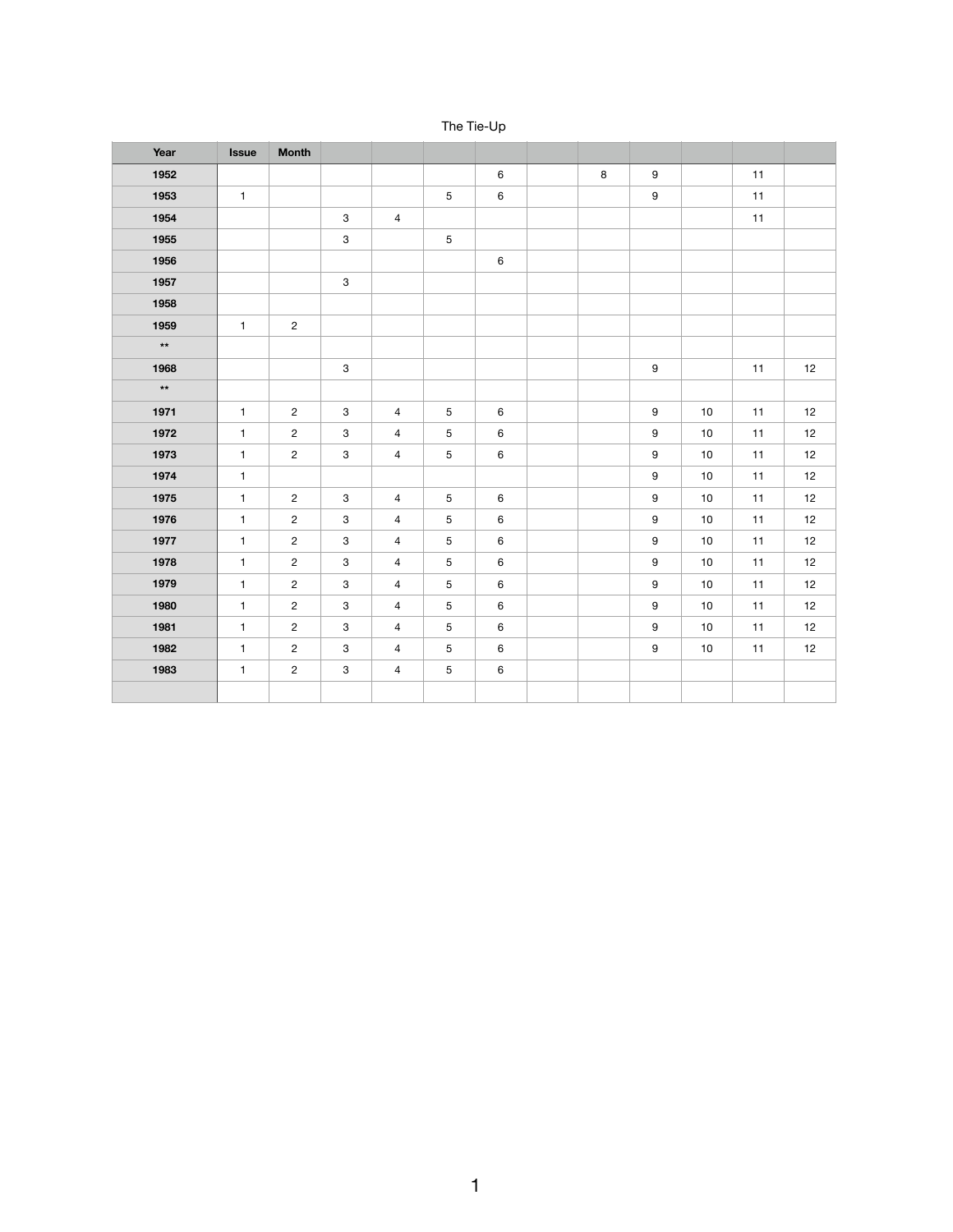## Väv Magasinet

| Year         | <b>Issue</b> |                |   |                          |
|--------------|--------------|----------------|---|--------------------------|
| 1982         |              |                | 3 | $\overline{4}$           |
| 1983         | $\mathbf{1}$ | $\overline{c}$ | 3 |                          |
| 1984         | $\mathbf{1}$ | $\mathbf{2}$   | 3 | $\overline{\mathcal{A}}$ |
| 1985         |              |                |   | $\overline{\mathcal{A}}$ |
| 1986         |              |                |   | $\overline{4}$           |
| 1987         |              | $\overline{c}$ |   |                          |
| $\star\star$ |              |                |   |                          |
| 1990         |              | $\overline{c}$ |   |                          |
| 1991         |              |                |   | $\overline{\mathcal{A}}$ |
| 1992         | $\mathbf{1}$ |                | 3 | $\overline{\mathbf{4}}$  |
| $\star\star$ |              |                |   |                          |
| 2000         |              |                |   | $\overline{\mathcal{A}}$ |
| 2001         | 1            | $\overline{c}$ |   |                          |
|              |              |                |   |                          |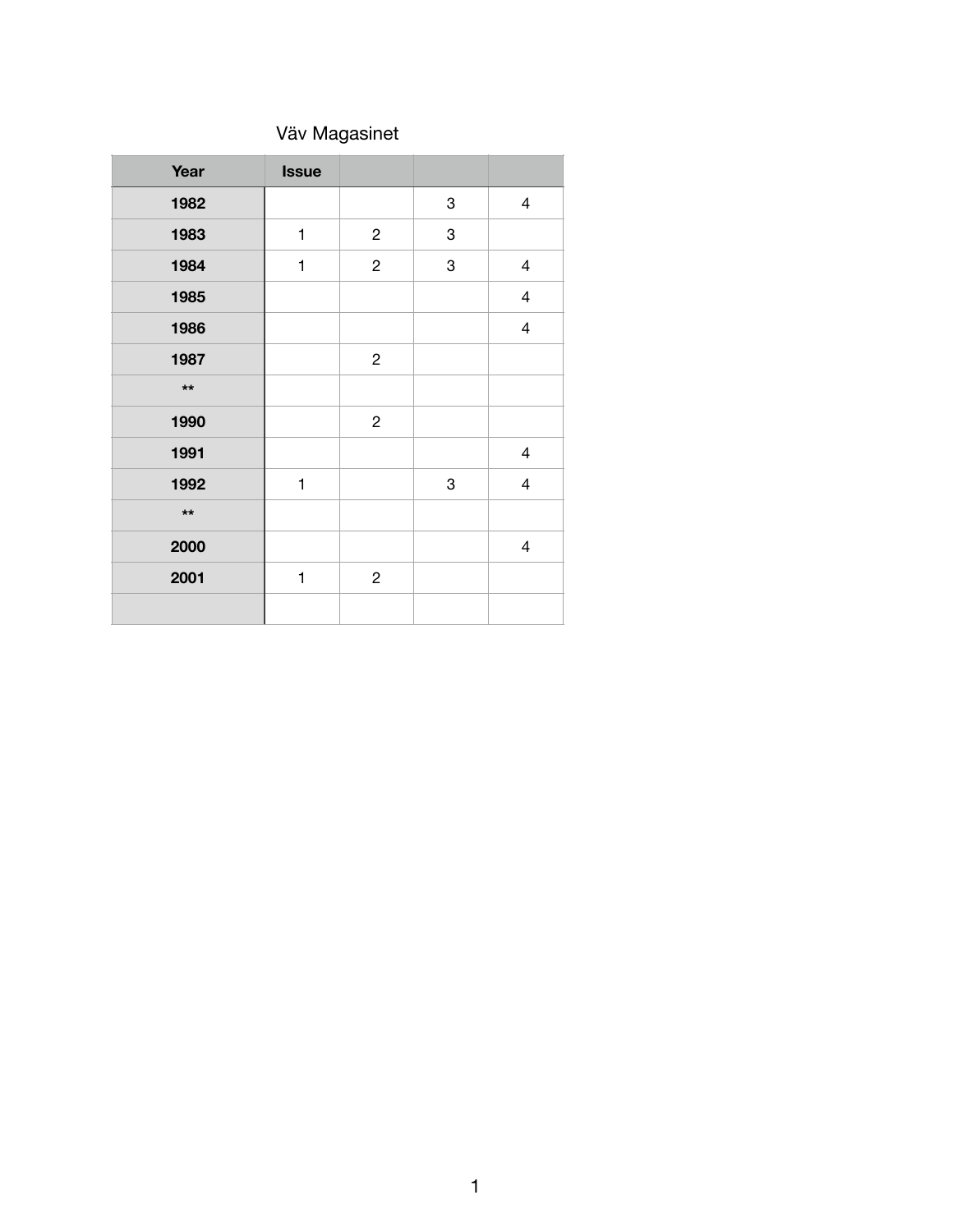Warp & Weft

| Year         | <b>Issue</b> |                |                           |                |                |         |                |         |                  |      |    |    |
|--------------|--------------|----------------|---------------------------|----------------|----------------|---------|----------------|---------|------------------|------|----|----|
| 1964         |              |                |                           |                |                |         | $\overline{7}$ | $\bf 8$ | $\boldsymbol{9}$ |      |    |    |
| 1965         | $\mathbf{1}$ | $\overline{c}$ | $\mathbf{3}$              | $\overline{4}$ | 5              | $\,6\,$ | $\overline{7}$ | $\bf 8$ | $\boldsymbol{9}$ | $10$ |    |    |
| 1966         | $\mathbf{1}$ | $\mathbf{2}$   | $\,3$                     | $\overline{4}$ | $\sqrt{5}$     | $\,6\,$ | $\overline{7}$ | $\bf 8$ | $\boldsymbol{9}$ | 10   |    |    |
| 1967         | $\mathbf{1}$ | $\overline{c}$ |                           |                |                |         |                |         | $\boldsymbol{9}$ |      |    |    |
| 1968         |              |                |                           |                |                |         |                |         |                  | 10   |    |    |
| 1969         |              |                |                           |                |                |         | $\overline{7}$ |         | $\boldsymbol{9}$ |      |    |    |
| 1970         | $\mathbf{1}$ | $\overline{c}$ | $\sqrt{3}$                | $\overline{4}$ | $\sqrt{5}$     | $\,6\,$ | $\overline{7}$ | $\bf 8$ |                  |      | 11 | 12 |
| 1971         | $\mathbf{1}$ |                |                           | $\overline{4}$ | $\overline{5}$ |         | $\overline{7}$ |         | $\boldsymbol{9}$ | 10   |    |    |
| 1972         | $\mathbf{1}$ | $\overline{c}$ |                           |                |                | $\,6\,$ | $\overline{7}$ |         | $\boldsymbol{9}$ |      |    |    |
| 1973         | $\mathbf{1}$ |                | $\mathbf 3$               | $\overline{4}$ |                | $\,6\,$ | $\overline{7}$ | $\bf 8$ |                  |      |    |    |
| 1974         | $\mathbf{1}$ | $\overline{c}$ |                           |                | $\overline{5}$ |         | $\overline{7}$ | $\bf 8$ |                  |      |    |    |
| 1975         | $\mathbf{1}$ | $\overline{c}$ |                           | $\overline{4}$ | $\sqrt{5}$     |         | $\overline{7}$ |         |                  | 10   |    |    |
| 1976         | $\mathbf{1}$ | $\overline{c}$ | $\ensuremath{\mathsf{3}}$ |                |                | $\,6\,$ | $\overline{7}$ | $\bf8$  |                  | $10$ |    |    |
| 1977         | $\mathbf{1}$ | $\overline{c}$ |                           |                | $\overline{5}$ |         | $\overline{7}$ | $\bf8$  | $\boldsymbol{9}$ | $10$ |    |    |
| 1978         |              |                | $\,3$                     | $\overline{4}$ | $\overline{5}$ | $\,6\,$ | $\overline{7}$ | 8       | $\boldsymbol{9}$ |      |    |    |
| 1979         |              | $\overline{2}$ | $\,3$                     | $\overline{4}$ |                |         | $\overline{7}$ | $\bf 8$ | $\boldsymbol{9}$ |      |    |    |
| 1980         | $\mathbf{1}$ |                |                           |                |                |         | $\overline{7}$ |         |                  |      |    |    |
| 1981         |              | $\overline{c}$ |                           |                | $\sqrt{5}$     |         |                |         | $\boldsymbol{9}$ |      |    |    |
| 1982         | $\mathbf{1}$ |                | $\,3$                     | $\overline{4}$ | 5              | $\,6\,$ | $\overline{7}$ | $\,8\,$ | $\boldsymbol{9}$ |      |    |    |
| 1983         | $\mathbf{1}$ |                |                           |                |                |         |                |         |                  |      |    |    |
| 1984         | $\mathbf{1}$ |                | $\,3$                     |                |                |         |                |         |                  |      |    |    |
| $\star\star$ |              |                |                           |                |                |         |                |         |                  |      |    |    |
| 1988         |              |                |                           | $\overline{4}$ | 5              |         |                |         |                  |      |    |    |
|              |              |                |                           |                |                |         |                |         |                  |      |    |    |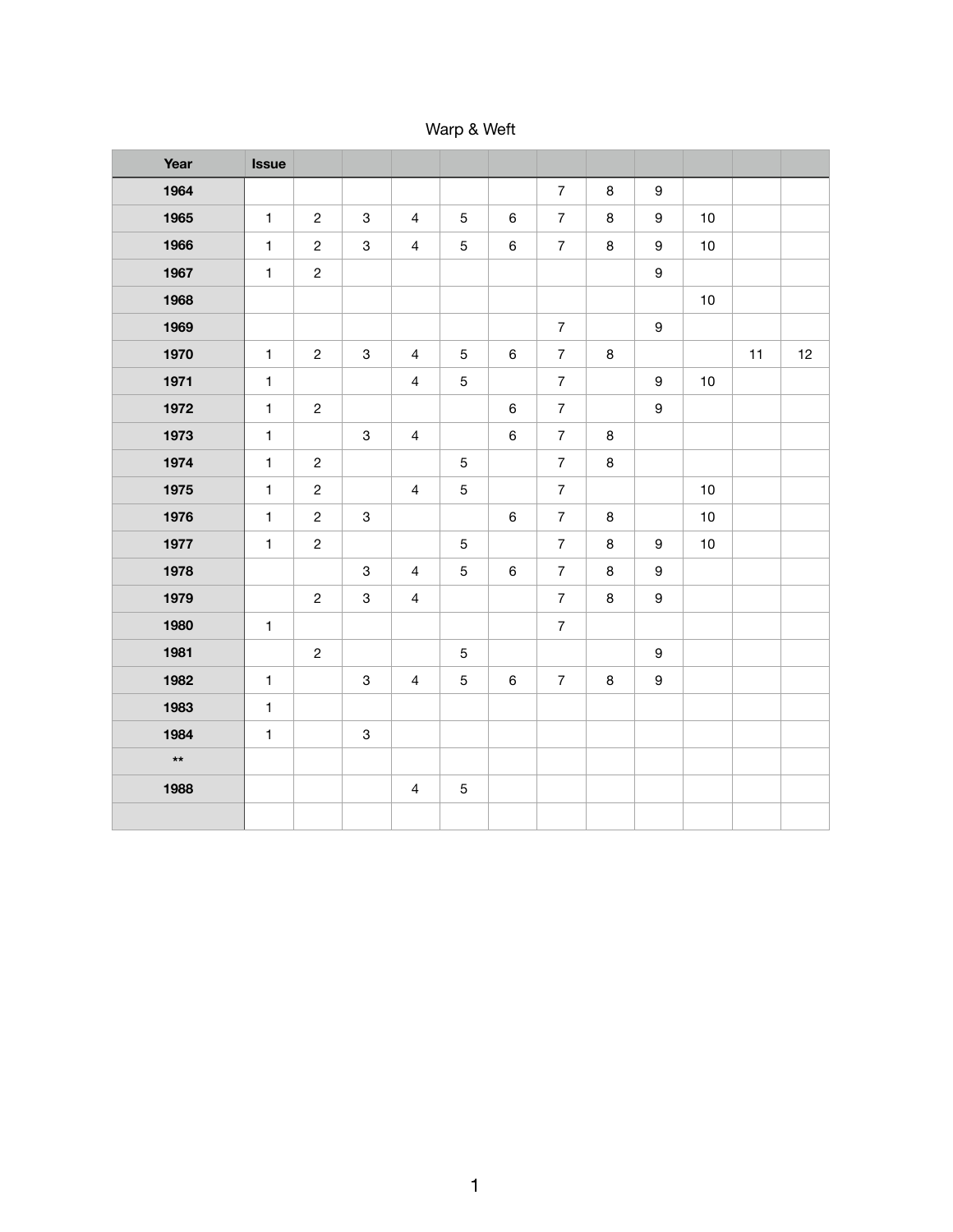### The Weaver

| Year | <b>Issue</b> |                |   |                          |
|------|--------------|----------------|---|--------------------------|
| 1988 | Sp           | Su             | F | W                        |
| 1989 | Sp           | Su             | F | W                        |
| 1990 | 1            | $\overline{c}$ | 3 | $\overline{\mathcal{A}}$ |
| 1991 | 1            | $\overline{c}$ | 3 | 4                        |
| 1992 | 1            | $\overline{c}$ | 3 | 4                        |
| 1993 | 1            | $\overline{c}$ | 3 | 4                        |
| 1994 |              | Su             | F |                          |
| 1995 | Sp           | Su             | F | W                        |
| 1996 | Sp           | Su             | F |                          |
| 1997 | Sp           | Su             | F | W                        |
| 1998 | Sp           | Su             | F | W                        |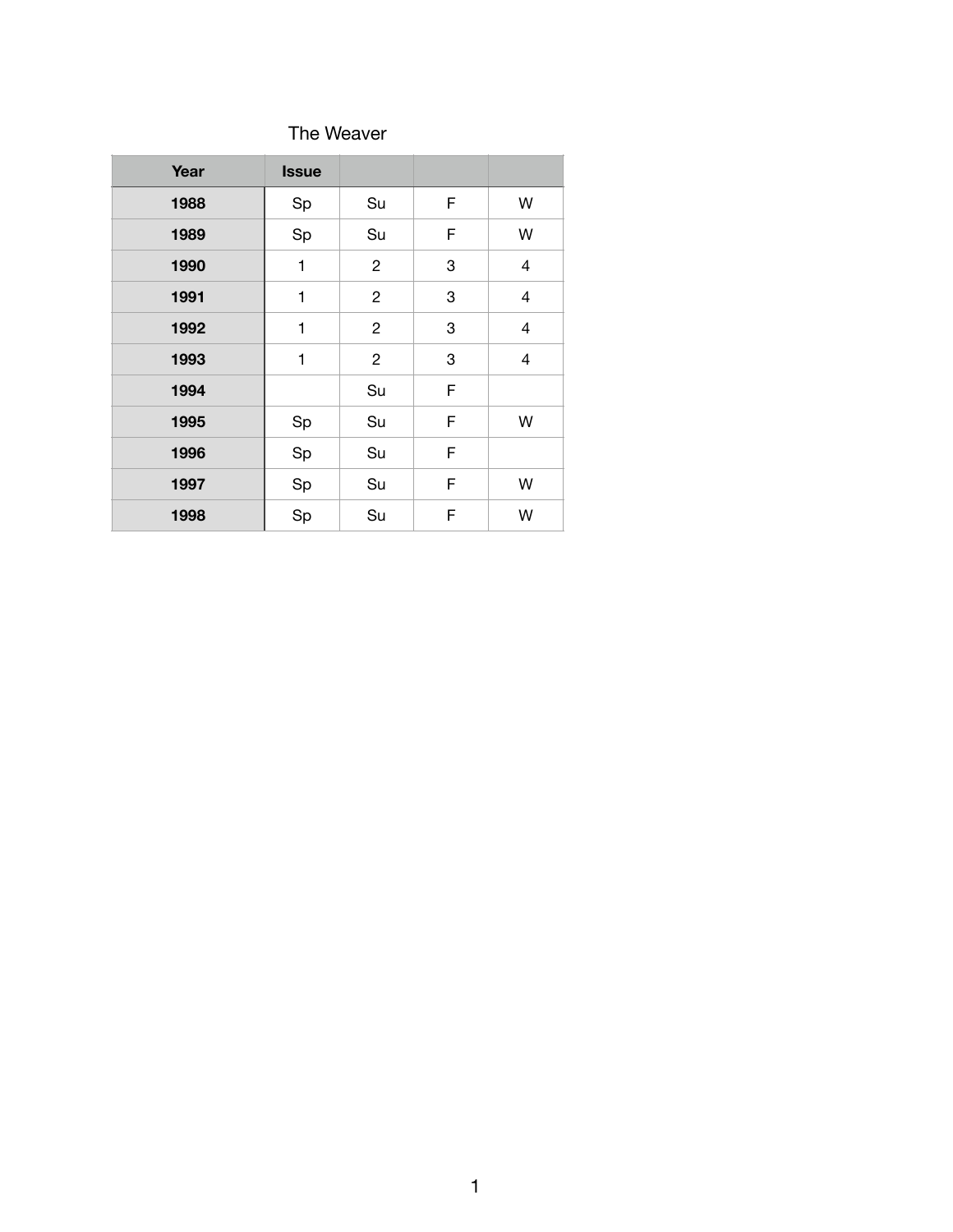### Weaver's Craft

| Year | <b>Issue</b> |      |        |          |
|------|--------------|------|--------|----------|
| 2000 | February     | June | August | December |
| 2001 |              | Su   | F      | W        |
| 2002 |              |      |        |          |
| 2003 |              |      |        | W        |
|      |              |      |        |          |